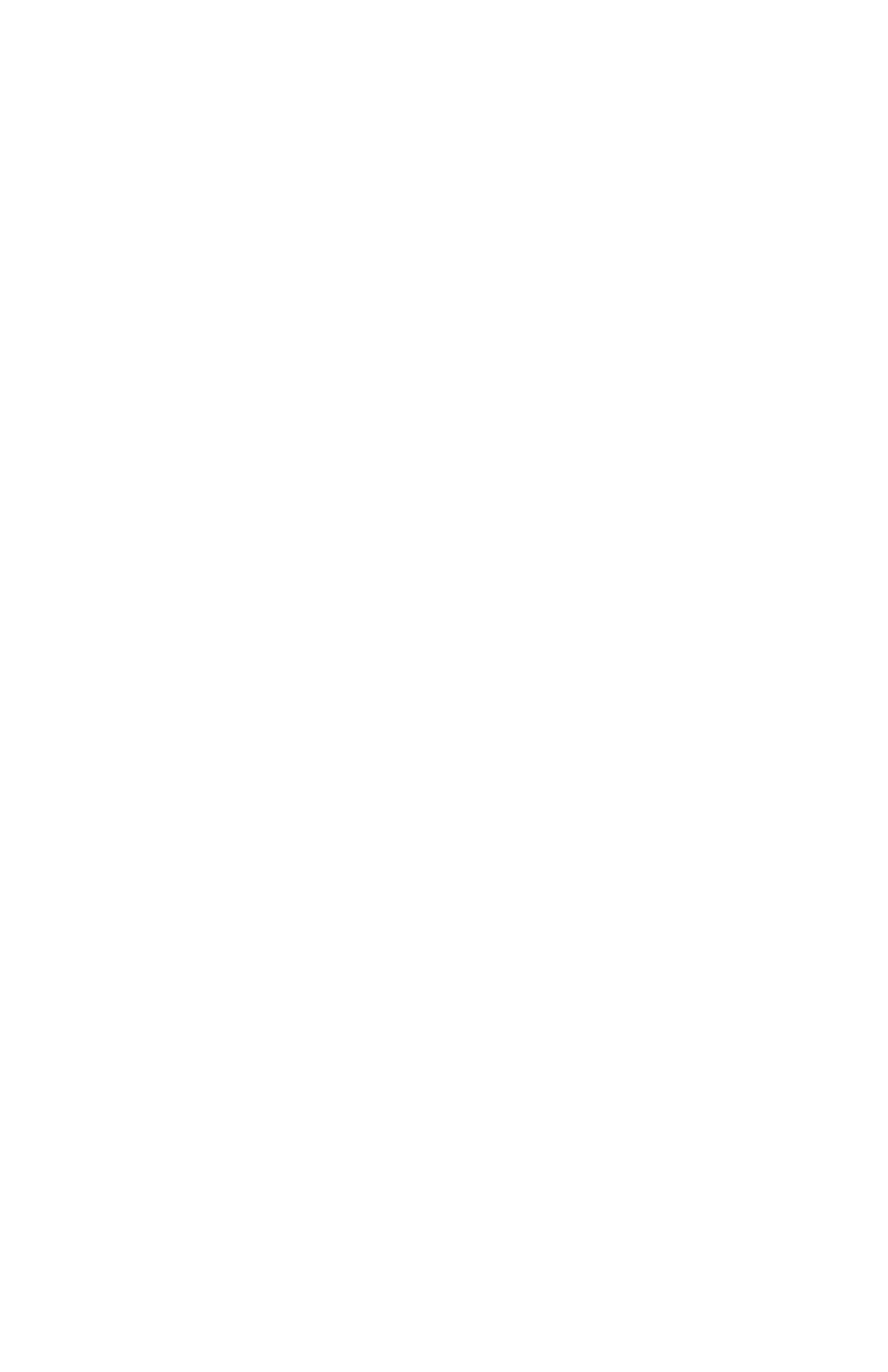# $\sim$  Program  $\sim$

Pour Le Piano, 1. Prelude Claude Debussy *Tom (Dong Hyeon) Lee, Piano*

*E Lucevan le Stelle* Giacomo Puccini

*Trent Larson, Tenor*

*The Silver Aria* Douglas Moore

*Emily Martin, Soprano*

*Carmen Fantasy* Francois Borne

*Anna Heinzen, Flute*

*Oh! Had I Jubal's Lyre* George Frideric Handel

*Nachtwanderer* Fanny Mendelssohn Hensel

*Elizabeth Brefka, Soprano*

*Trumpet Sonata in D* Henry Purcell

*Trenton Bebermeier, Trumpet*

*O Bid Your Faithful Ariel Fly* Thomas Linley *Hannah Dornfeld, Soprano*

*Ain't It a Pretty Night* Carlisle Floyd

*Andrea Waschbisch, Soprano*

Mozart

*Bruce Glassco, Baritone*

*Please join us after the concert for a reception in the lobby as we honor our fine musicians!*

*Cailey Wheeler, Soprano*

*Non Piu Andrai* Wolfgang Amadeus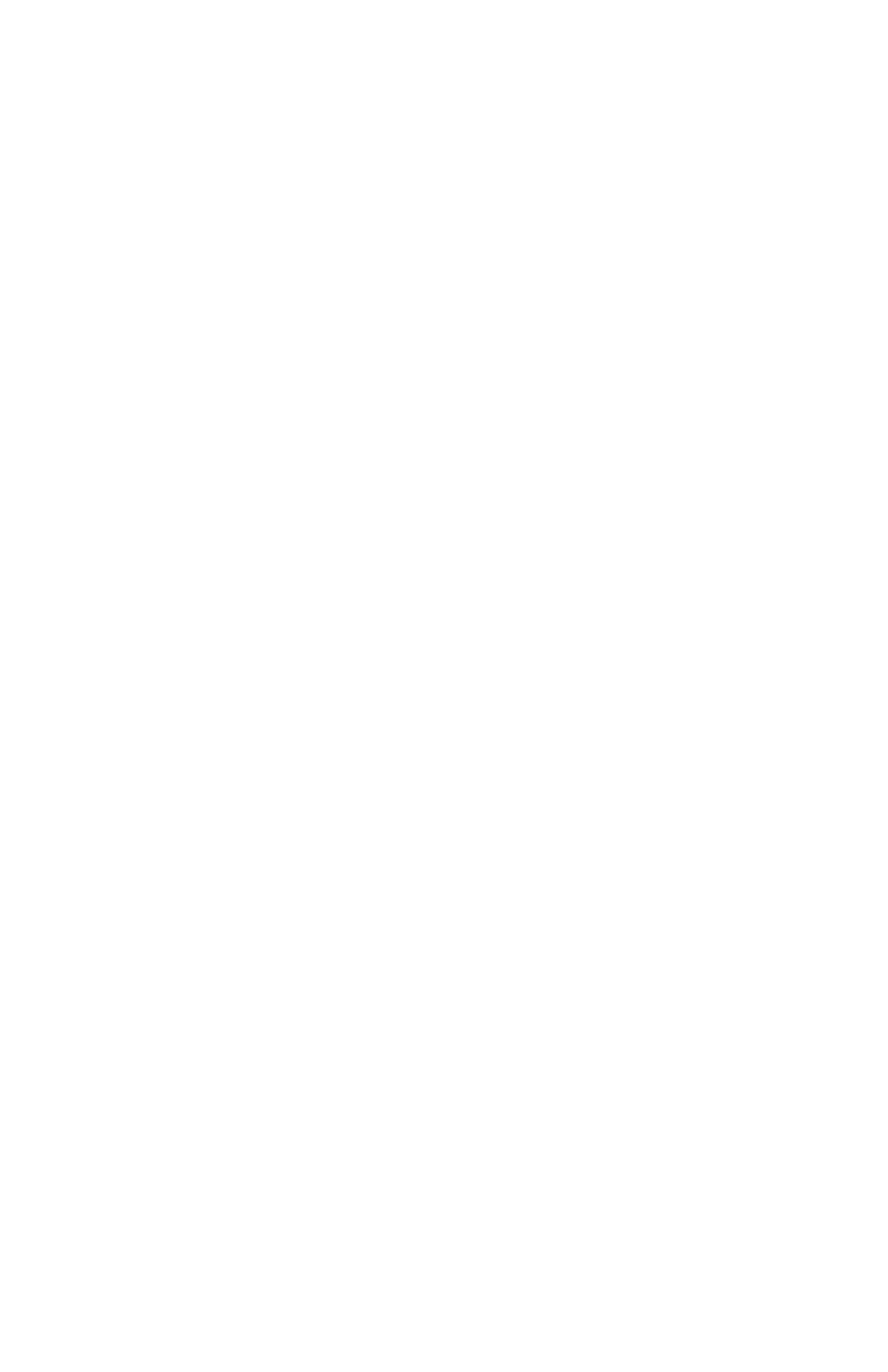# **~ Biographies ~**

**Trenton Bebermeier** is a senior music performance major, emphasizing the trumpet. He is currently in the studio of Dr. Jamie Waroff. He is also a member of the St. Norbert Wind, Jazz and Brass Ensembles. Trenton seeks to establish his proficiency in classical and standard trumpet literature which is demonstrated by his performance of the Purcell Trumpet Sonata.

**Elizabeth Brefka** is a junior from Franklin, WI, majoring in Music Education with a choral and general emphasis. Elizabeth performs in many ensembles at St. Norbert College, including Chamber Singers, Concert Choir, Wind Ensemble, Bell Choir, and Dudley Birder Chorale. She is also the President of Knightingales. Elizabeth would like to thank her professors, family, and friends for believing in her, and encouraging her to pursue her music endeavors.

**Hannah Dornfeld** is a freshman from Pulaski, Wisconsin, pursuing a Music Education degree in Choral and General Music. As a student of Dr. Sarah Parks, this is her first recital at St. Norbert College. So far in her college career, Hannah has performed with the Chamber Singers, the St. Norbert Abbey Singers, and participated in Knight Theater's Carrie as the Hair/Makeup/Costume designer. Before college, she participated in SNC Next Stage's Newsies as a cast member. Hannah would like to thank her voice professor, Dr. Sarah Parks, for constantly pushing her to work harder, practice more, and learn more difficult repertoire in order to advance and become the best musician she can be. Hannah would also like to thank her friends, family and past music teachers for supporting all of her musical endeavors.

**Bruce Glassco** is a junior from Little Chute, WI and they are majoring in Choral and General Music Education. Bruce is currently studying in the studio of Dr. Michael Rosewall. Throughout their time at St. Norbert, Bruce has been a part of music ensembles such as chamber singers, concert choir as well as the Dudley Birder Chorale. Outside of music, Bruce is a part of the social group BIG. They also work as a theatre facilities technician on campus as well as having been the sound designer for Knight Theatre for the past two productions. Bruce would like to give a special thank you to their voice professor Dr. Michael Rosewall for all of the continued support and encouragement to succeed. They would also like to thank their family, fiance Ana, and friends, for they would not be where they are without them.

**Anna Heinzen** is a first year student from Manitowoc, WI, pursuing a degree in Music Performance. She is a member of multiple ensembles throughout the music department including most prominently the Wind Ensemble. Some of her notable accomplishments include; A member of the 2020 WSMA High School State Honors Band, receiving the John Phillips Sousa Award her senior year of high school, and most recently representing St. Norbert in the 2022 CBDNA Intercollegiate Band. Her love for performing solos and the experiences that music provides motivates her to pursue what she loves. Anna would like to thank Dr. Kortney James for her constant support, guidance, and encouragement in the first year at St. Norbert and can not wait for the years to come. She would also like to thank her family and friends for being so supportive of all her musical endeavors over the years, and to her new friends for coming along on the journey.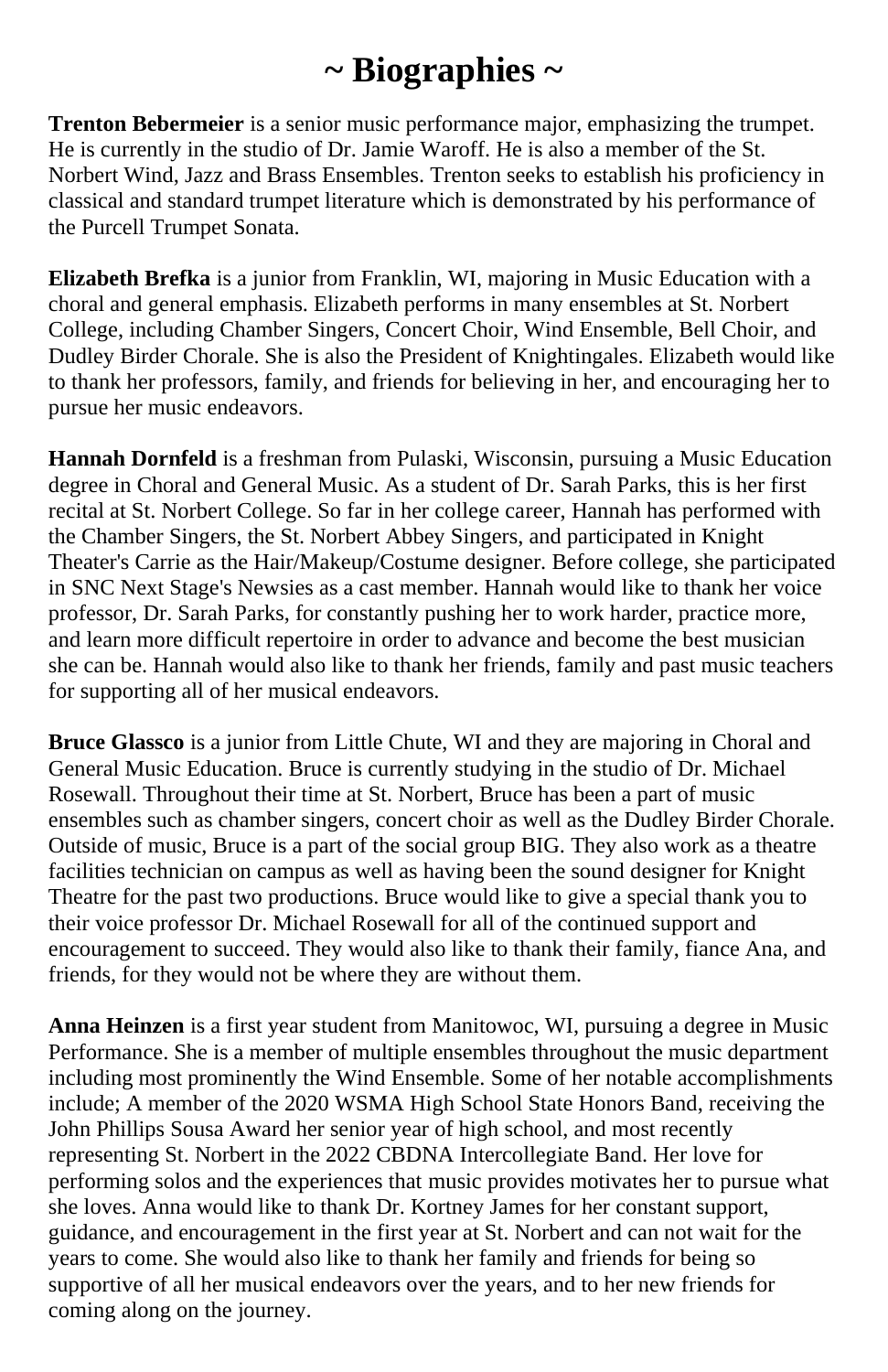**Trent Larson** is a senior choral music education major from Hortonville. Trent has been involved in multiple groups/activities on campus, including being in the Knights on Broadway for four years, and performing in Knight Theatre for three years. He was also the Vice President of the men's a capella group Acafellas, is a member of the National Association for Music Education, and is a Bible study leader in Cru. Trent also has big plans for his next year as he begins his career in music education. He is looking forward to inspiring his future students and building them up as young musicians.Trent would like to give a special thank you to God, his family, and friends for their support.

**Tom(Dong Hyeon) Lee** is from South Korea but he graduated high school at Oshkosh. He is majoring in Music Performance and he is focusing on piano performances. Tom has performed with many ensembles, including Chamber Singers, the SNC Jazz Ensembles, Concert Band, and Wind Ensemble. Tom also started a new chamber ensemble called SNC Student Knight Chamber Band and he conducted his new ensemble at the chamber ensemble concert. He is also accompanying voice and instrumental students. He would like to thank his piano teacher Mrs. Elain Moss, for the guidance, support, instruction and encouragement which has motivated him to continue to improve as a performer. Tom would also like to thank his family, friends and the faculty at St. Norbert College for giving him the many opportunities he has had thus far in his musical endeavors

**Emily Martin** is a junior from Milwaukee, WI majoring in Music Education with a certification in vocal, instrumental, and general music. Emily has participated in many musical ensembles during her time at SNC including chamber singers, concert choir, wind ensemble, concert band, hand bell choir, flute choir, and knight theatre. Outside of these ensembles, Emily is also a part of NAfME, Cru, and works as a student programorganizer for the Campus Wide team at the Emmaus Center. Emily is very grateful for the opportunity to perform at the Honors Recital and is very thankful to her family, friends, and teachers for all their encouragement and support.

**Andrea Waschbisch** is a third-year Vocal Performance Major and Theater Studies Minor from Oconto Falls, Wisconsin. During her time at St. Norbert College, Andrea has performed in many ensembles including; Chamber Singers, Concert Choir, Abbey Singers, Dudley Birder Chorale, and as a featured soloist with the Jazz Band. Recently, she performed her Junior Vocal Recital and was a cast member in the Theater Studies play, WROL. Andrea would like to thank her voice professor, Dr. Rosewall, for helping her become the singer and performer she is today. Andrea would additionally like to thank her family for always supporting her and being her biggest fans throughout all of her music endeavors.

**Cailey Wheeler** is a sophomore from Freedom, WI, pursuing a Music Education degree in Choral and General Music. Cailey has performed in many ensembles, including Chamber Singers, Concert Choir, Opera Workshop, and the Dudley Birder Chorale. She is also a member of the woman's acapella group, the Knightingales. She would like to thank her voice professor, Dr. Yi-Lan Niu, for the support, instruction, guidance, and encouragement which has motivated her to continue to improve as a performer. Cailey would also like to thank her family, friends, and the faculty at St. Norbert College for giving her many opportunities to thrive in her musical journey.